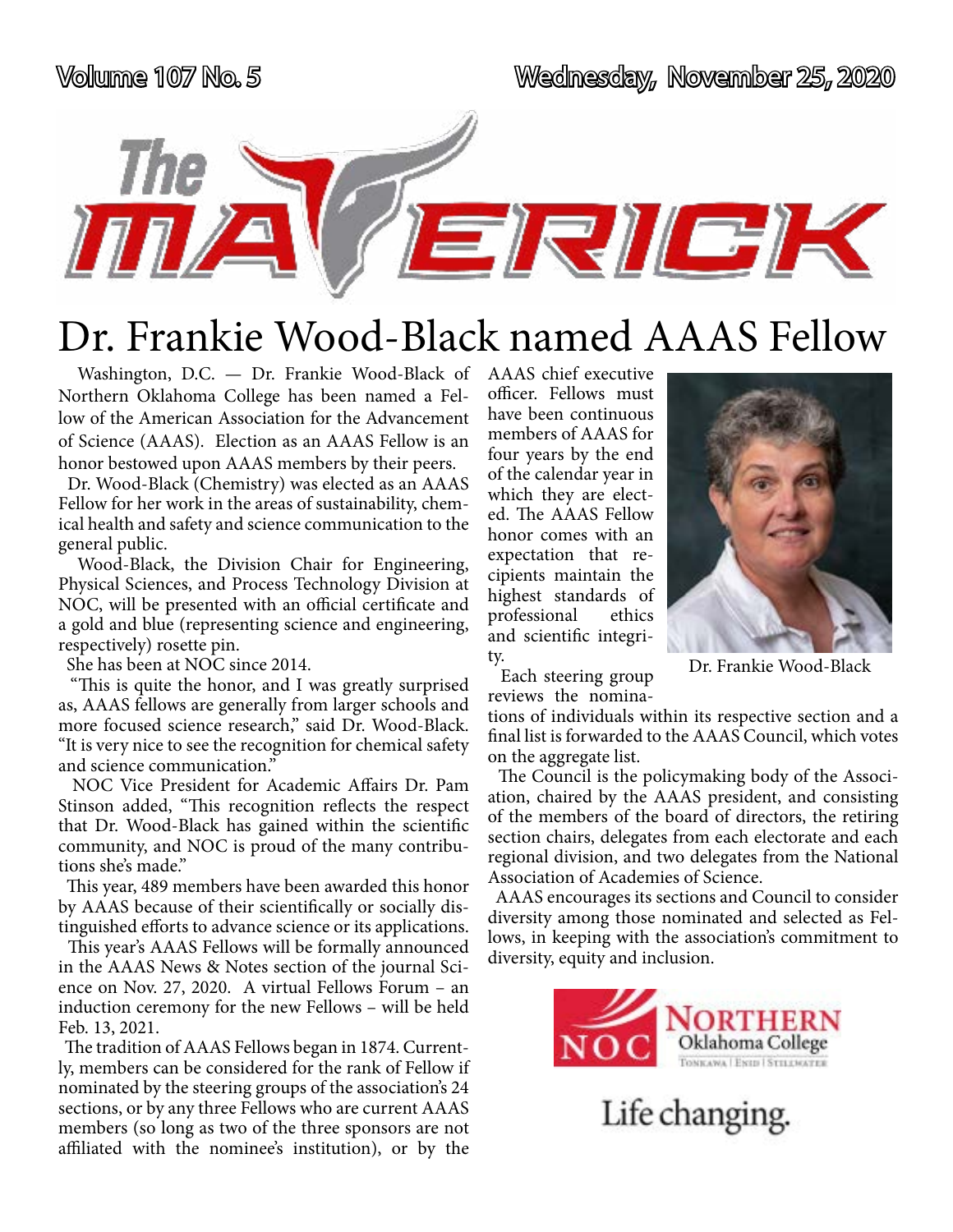

### **Published five times a semester on Wednesdays during the fall and**

**spring semesters by: Northern Oklahoma College 1220 East Grand P.O. Box 310 Tonkawa, OK. 74653-0310**

**Maverick's publish dates: Sept. 2, Sept. 23, Oct. 14, Nov. 4, Nov. 25, Jan. 20, Feb. 10, Mar. 3 Mar. 31, April 21**

**Writers Jessie Atkins, Sierra Perkins, Jackson Robinson and Cole Weiberg**

**Story and/or photo submissions should be sent at least eight days prior to the publish date.** 

> **Member Oklahoma Press Association**

### Page 2 Filhe Maverick Wednesday, November 25, 2020

**All submissions must be signed and are subject to approval by The Maverick prior to publication and may be edited for libel, errors and available space.**

> Editor **Mariah Moberly**

Photojournalist **John Pickard**

> Adviser **Scott Cloud**

**Submissions may be brought to Scott Cloud's office at: Creative Arts, Room 100 or emailed to him at: TheMaverick@noc.edu**

**Scott Cloud's office phone number is 580-628-6444**

 Contact Terri Sunderland at 580.548.2353 or Blair Turney at 580.628.6444 for additional information. Students may pre-register at [www.noc.edu](http://www.noc.edu).

Follow The Maverick on twitter @NOC\_TheMaverick





## Northern Encounter continues

 Northern Oklahoma College will be hosting high school students for Northern Encounter at NOC Enid and NOC Tonkawa in December.

> Mrs. Evelyn Coyle and Dr. Justin Funk have been ch sen as the Northern Oklahoma College Distinguish Alumni for 2021.

> The announcement was made by NOC Director Alumni and Community Relations Kim Ochoa.

 The following is the Northern Encounter schedule: NOC Enid –Dec. 2

NOC Tonkawa – Dec. 9

Coyle, NOC Class of 1951, is a civic and commun leader currently residing in Tonkawa while Funk, NO Enid Class of 2005, is an optometrist residing in Enid. The banquet is Saturday, March 27 at 5 p.m. at the Re fro Center on the NOC Tonkawa campus.

 There will be two sessions for each campus from 9 a.m. – 11 a.m. and 1 p.m. – 3 p.m.

 High school juniors and seniors interested in NOC will have an opportunity to hear from admissions, financial aid, testing and scholarship departments as well as the different degree programs, clubs, organizations and housing opportunities. Prospective students will also experience campus tours.

 The students will receive a free t-shirt along with brochures with information for all three Northern Oklahoma College campuses.

> Brylee Williams of Princeton, Missouri, signed with NOC Livestock Judging for the 2020-21 school year. Williams (right) was signed by NOC Livestock Judging Coach Jennifer Bedwell (left). (Photo by John Pickard/Northern Oklahoma College)

They include Risha Grant (Class of 1994), Marta Sul-

## Page 3 The Maverick Wednesday, November 25, 2020

|     | no- livan (Class of 1996), and Jon Kissenger (NOC Enid    |
|-----|-----------------------------------------------------------|
|     | ed Class of 2002).                                        |
|     | The award recognizes the achievements of former stu-      |
|     | of dents whose personal lives, professional achievements  |
|     | and community service exemplify the objectives of col-    |
| ity | lege.                                                     |
| ЭC  | A complete listing of Distinguished Alumni Hall of        |
| 1.  | Fame Award recipients is located on the NOC website       |
| en- | at www.noc.edu/alumni. More information about the         |
|     | 2021 inductees along with event tickets will be available |
|     |                                                           |

 Three distinguished alums from 2020 will also be hon-in February. ored. For more information, please contact the alumni relations office at [kim.ochoa@noc.edu](mailto:kim.ochoa@noc.edu) or 580.628.6473.

# NOC Distinguished alumni selected for 2021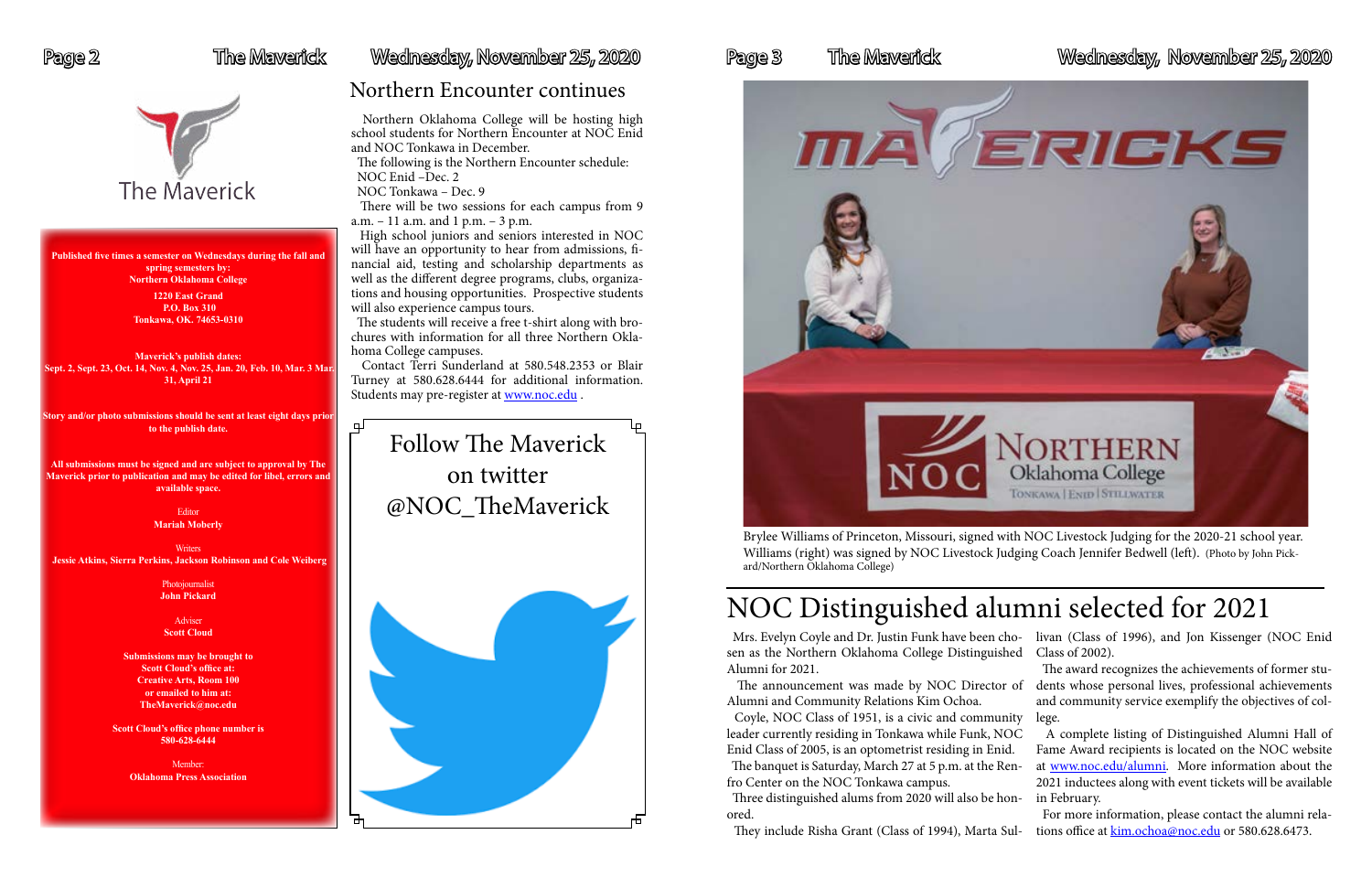**Twitter: @NocBookstore Facebook: NOCBookstoreTonkawa Web: www.nocbookstore.com**

Page 4 The Maverick Wednesday, November 25, 2020 Page 5 The Maverick Wednesday, November 25, 2020

**e Bookstore is more than just books! We have a full selection of supplies, electronics, NOC apparel and much more! Stop in during store hours or shop our website anytime.**



**Store Hours: Monday-Friday 8:00 - 4:30**

# **Tonkawa Bookstore**

### **Final Exam Schedule—Enid, Stillwater, and Tonkawa Campuses**

Night classes refer to classes that begin at or after 6 p.m.

| Monday, Dec. 7       | Tuesday, Dec. 8             | <b>Wednesday, Dec. 9</b> | Thursday, Dec. 10           |  |
|----------------------|-----------------------------|--------------------------|-----------------------------|--|
| If Course is         | If Course is                | If Course is             | <b>OPEN</b>                 |  |
| MWF 9:30 am          | TR 9:00 am                  | MWF or WF 8:00 am        |                             |  |
| MW 9:30 am           | TR 9:15 am                  | M, MW, or MWF 8:30 am    |                             |  |
|                      |                             |                          |                             |  |
| <b>EXAM</b> is       | <b>EXAM</b> is              | <b>EXAM</b> is           |                             |  |
| $8:00 - 10:00$ am    | $8:00 - 10:00$ am           | $8:00 - 10:00$ am        |                             |  |
| If Course is         | If Course is                | If Course is             | If Course is                |  |
| MW or MWF 12:30 pm   | TR 12:30 pm                 | MW or MWF 10:30 am       | TR 10:30                    |  |
| M 12:30 pm           | TR 1:00 pm<br>MTWR 10:30 am |                          | am                          |  |
|                      |                             |                          |                             |  |
| <b>EXAM is</b>       | <b>EXAM is</b>              | <b>EXAM is</b>           | <b>EXAM is</b>              |  |
| 10:30 am $-12:30$ pm | $10:30$ am $-12:30$ pm      | 10:30 am $-12:30$ pm     | 10:30 am $-12:30$ pm        |  |
| If Course is         | If Course is                | If Course is             | <b>OPEN</b>                 |  |
| MWF 11:30 am         | TR 2:00 pm                  | MWF 1:30                 |                             |  |
| MW 11:30 am          | T 1:30 or 2:00 pm           | MW or W 1:30             |                             |  |
| MTWR 11:30 am        |                             |                          |                             |  |
|                      |                             |                          |                             |  |
| <b>EXAM</b> is       | <b>EXAM</b> is              | <b>EXAM is</b>           |                             |  |
| $1:00 - 3:00$ pm     | $1:00 - 3:00$ pm            | $1:00 - 3:00$ pm         |                             |  |
| If Course is         | If Course is                | If Course is             | If Course is                |  |
| <b>MWF 2:30</b>      | TR 5:30 pm                  | W 5:10 or 5:30 pm        | TR 4:00 pm                  |  |
|                      | T or TR 5:10 pm             | MW 5:30 pm               |                             |  |
|                      |                             |                          |                             |  |
| <b>EXAM</b> is       | <b>EXAM</b> is              | <b>EXAM</b> is           | <b>EXAM</b> is              |  |
| $3:30 - 5:30$ pm     | $3:30 - 5:30$ pm            | 3:30-5:30 pm             | $2:30-5:30$ pm              |  |
| If Course is         | If Course is                | If Course is             | If Course is                |  |
| Monday Night class   | <b>Tuesday Night class</b>  | Wednesday Night class    | <b>Thursday Night class</b> |  |
|                      |                             |                          |                             |  |
| <b>EXAM</b> is       | <b>EXAM</b> is              | <b>EXAM</b> is           | <b>EXAM</b> is              |  |
| $6:00-8:00$ pm       | $6:00-8:00$ pm              | $6:00-8:00$ pm           | $6:00-8:00$ pm              |  |

# NOC Calendar

Nov. 20 Residence Halls Close, 3 p.m. Nov. 23-27 Thanksgiving Break, No Classes/Offices Closed Nov. 29 Residence Halls Open, noon Nov. 30 Courses Shift to Online Final Day to Drop L8 Courses without Evaluation

For additional information, visit the following links: [NOC Calendar](http://www.noc.edu/calendar)